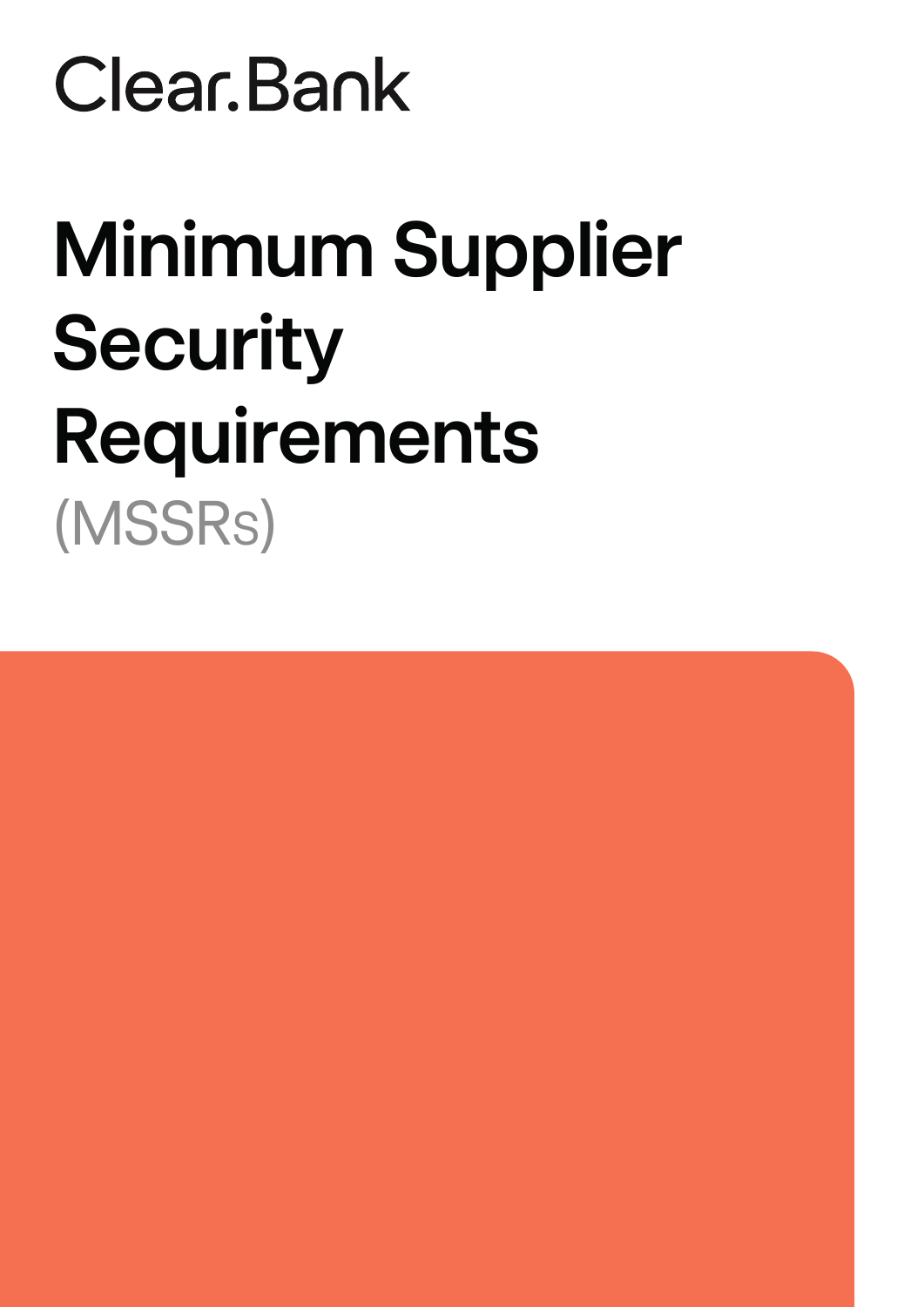# **Our Security Requirements for Suppliers**

Our Minimum Supplier Security Requirements (MSSRs) form part of our standard contractual agreement with Suppliers that have access to ClearBank Confidential data. These control requirements are aligned with industry best practice and are advised to Suppliers during the procurement process. Unless specifically agreed otherwise, all requirements within the MSSRs will be considered binding Supplier obligations. ClearBank will continually monitor Suppliers' compliance with the MSSRs throughout their relationship with us. Further details of our oversight approach are outlined on page12.

# **Information Security Control Requirements**

These are the minimum security controls we expect our Suppliers to maintain to protect ClearBank's systems, data and services.

# **Minimum Security Requirements (Physical Security)**

| <b>Reference</b> | <b>Requirement</b>                  | <b>Description</b>                                                                                                                                                                                                                                                                                                                                                                                                                                                                                                            | <b>Minimum</b><br><b>Frequency</b> | <b>Purpose</b>                                                                                                                                                                                      |
|------------------|-------------------------------------|-------------------------------------------------------------------------------------------------------------------------------------------------------------------------------------------------------------------------------------------------------------------------------------------------------------------------------------------------------------------------------------------------------------------------------------------------------------------------------------------------------------------------------|------------------------------------|-----------------------------------------------------------------------------------------------------------------------------------------------------------------------------------------------------|
| PH-001           | <b>Physical Risk</b><br>Assessments | Suppliers will ensure that security risk<br>assessments are undertaken to review physical<br>security controls and processes at sites and<br>premises undertaking activities supporting<br>services provided to ClearBank.<br>Assessments must be completed by suitably<br>experienced or qualified individuals and must<br>consider the design and operational<br>effectiveness of physical security controls to<br>mitigate the current threat profile of the facility<br>and any emerging issues that may impact the site. | Annual                             | <b>Security Risk Assessments</b><br>provide an accurate<br>snapshot of Suppliers' physical<br>security environments,<br>controls and processes - and<br>their current operational<br>effectiveness. |
| PH-002           | <b>Access Control</b>               | Electronic, mechanical or digital physical access<br>controls are to be deployed and managed in all<br>Supplier premises. All security systems are to<br>be installed, operated and maintained in<br>accordance with applicable legal and<br>regulatory requirements. Equipment selection<br>must be proportionate to current physical<br>security threats identified during the Security Risk<br>Assessment conducted for each location.                                                                                     | Continuous                         | Effective access control is part<br>of a layered approach to<br>protecting premises from<br>unauthorised access and to<br>ensure the security of<br>business assets.                                |
| PH-003           | <b>Security Personnel</b>           | Security personnel must be deployed where it<br>is appropriate and proportionate in view of the<br>Security Risk Assessment conducted for each<br>facility, as per PHY-001.                                                                                                                                                                                                                                                                                                                                                   | Continuous                         | Security personnel are part of<br>the layered controls to protect<br>premises and assets from<br>unauthorised access.                                                                               |
| PH-004           | Physical Incident<br>Management     | Suppliers will maintain procedures to<br>manage security incidents and undertake<br>investigations where appropriate.<br>Where ClearBank data are impacted,<br>incidents should be reported to ClearBank<br>within 24-hours of discovery, with formal<br>reports containing investigation details shared as<br>soon as possible thereafter.                                                                                                                                                                                   | Continuous                         | Failure to maintain an<br>appropriate incident<br>management procedure<br>may lead to inappropriate or<br>inefficient action being taken<br>following an<br>incident.                               |
| PH-005           | Data Centres                        | All data centres and cloud provider facilities used<br>or relied upon by Suppliers must be<br>secured to prevent unauthorised access or<br>damage to ClearBank data. All data centres are to<br>have layered technical and physical controls and<br>procedures in place to protect the<br>perimeter, building and integrity of the data halls.<br>Appropriate controls include, but are not limited<br>to, security cameras, intruder detection systems,<br>physical access controls and security personnel.                  | Continuous                         | To protect data and assets held<br>within data centres from the<br>risk of loss, damage or theft<br>resulting from unauthorised<br>access.                                                          |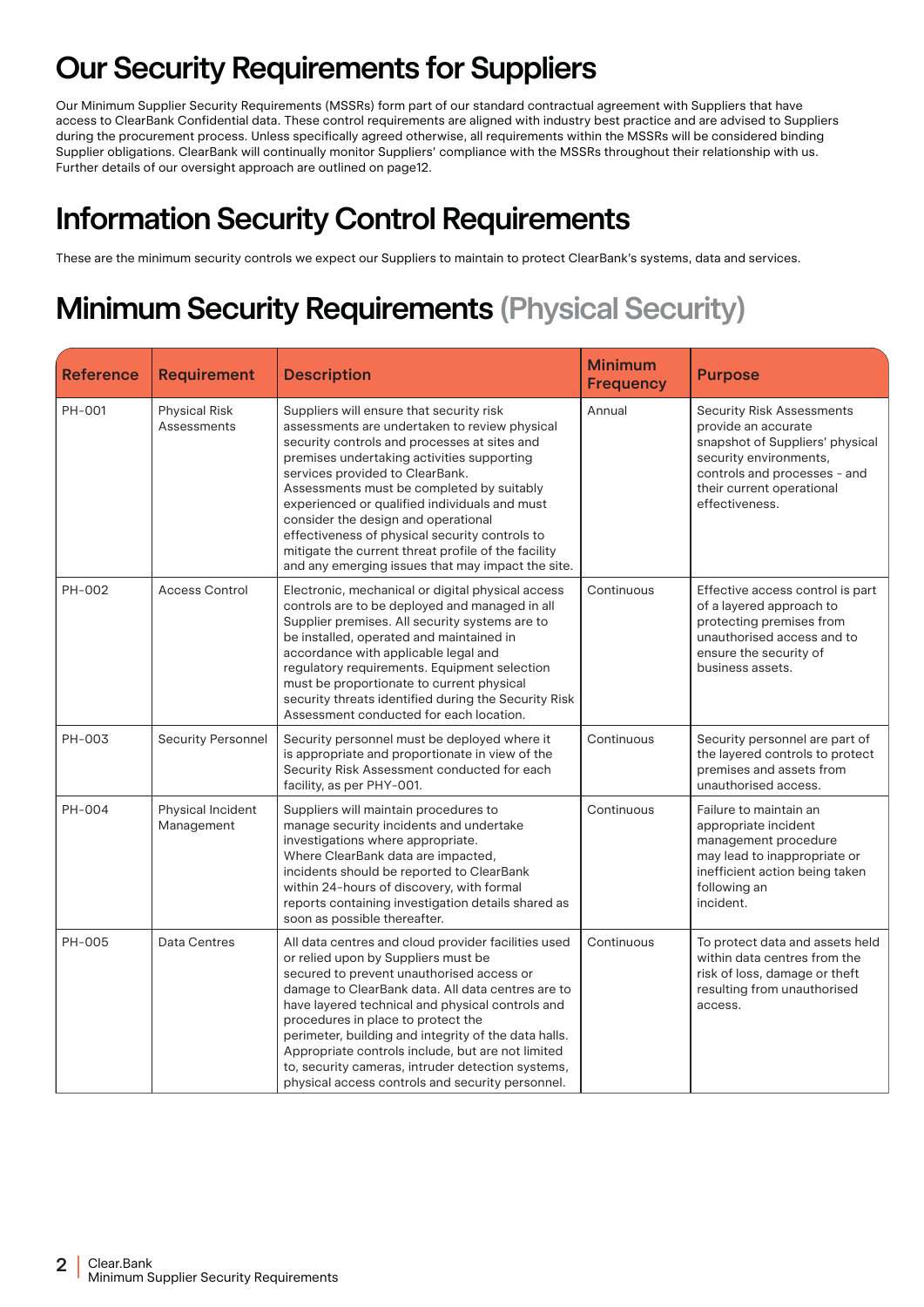# **Minimum Security Requirements (Information Security)**

| <b>Reference</b> | <b>Requirement</b>                    | <b>Description</b>                                                                                                                                                                                                                                                                                                                                                                                                                                                    | <b>Minimum</b><br><b>Frequency</b> | <b>Purpose</b>                                                                                                                                                                                 |
|------------------|---------------------------------------|-----------------------------------------------------------------------------------------------------------------------------------------------------------------------------------------------------------------------------------------------------------------------------------------------------------------------------------------------------------------------------------------------------------------------------------------------------------------------|------------------------------------|------------------------------------------------------------------------------------------------------------------------------------------------------------------------------------------------|
| $IS-001$         | Information<br>Security<br>Framework  | Suppliers must establish a framework for<br>Information Security governance to ensure there<br>is appropriate understanding of their people,<br>process, technology environment and the<br>effectiveness of their information security<br>controls. The information security framework<br>must be documented and include administrative,<br>technical, and physical measures to protect data<br>from unauthorised access, loss, misuse,<br>alteration or destruction. | Continuous                         | An effective security<br>governance framework sets the<br>overall security tone and<br>posture for the organisation.                                                                           |
| $IS-002$         | <b>Information Risk</b><br>Management | Suppliers must establish an information<br>security risk management program that<br>effectively assesses, mitigates and monitors<br>security risks throughout and around its<br>environments.                                                                                                                                                                                                                                                                         | Continuous                         | Risk Management enables<br>visibility of, and accountability<br>for, security risks impacting<br>the organisation and drives<br>informed decision making.                                      |
| $IS - 003$       | Acceptable Use                        | Suppliers should publish acceptable use<br>requirements on systems and data to inform all<br>personnel of their individual responsibilities in this<br>area. Appropriate steps should be taken to ensure<br>compliance to these requirements (e.g. training,<br>testing, monitoring and disciplinary action).                                                                                                                                                         | Continuous                         | Acceptable use requirements<br>help to underpin the control<br>environment protecting data<br>and assets.                                                                                      |
| $IS-004$         | Supply Chain<br>Security              | Suppliers must maintain a Supplier security<br>assurance process to ensure their<br>subcontractors are risk assessed, subject to<br>appropriate due diligence, commit to contractual<br>security obligations protecting any ClearBank<br>data they may access, and are subject to regular<br>oversight to ensure that all critical security<br>controls remain design and operationally<br>effective.                                                                 | Continuous                         | Provides assurance that<br>Suppliers will maintain<br>appropriate security<br>controls to protect<br>ClearBank's interests.                                                                    |
| $IS-005$         | Security<br>Awareness                 | Suppliers must have a security awareness<br>program established for all employees,<br>contractors, and third-party users of its systems.<br>This will include regular updates on current<br>security threats and relevant procedures,<br>processes and policies.                                                                                                                                                                                                      | Quarterly                          | Effective personnel education<br>and awareness supports all<br>other controls protecting data<br>and assets.                                                                                   |
| $IS-006$         | Security<br>Training                  | Suppliers must ensure that all personnel<br>undertake mandatory information security<br>training within one month of joining the<br>organisation, and at least annually thereafter.<br>Training content should include coverage of<br>common threats/attacks, essential controls and<br>policies as well as an assessment to confirm the<br>content was understood.                                                                                                   | Annual                             | Effective personnel training and<br>education supports all other<br>controls protecting data and<br>assets.                                                                                    |
| $IS-007$         | Security Incident<br>Management       | Suppliers must establish a Security incident<br>management process that effectively validates,<br>contains and mitigates security incidents in<br>Suppliers' environment. Suppliers must regularly<br>test incident response plans to ensure<br>effectiveness of response.                                                                                                                                                                                            | <b>Annual Testing</b>              | An incident management and<br>response process helps to<br>ensure that incidents are<br>quickly contained and<br>prevented from escalating.                                                    |
| $IS-008$         | Asset<br>Management                   | Suppliers must maintain an effective asset<br>management process. Asset management should<br>govern the lifecycle of assets from<br>acquisition to retirement, providing visibility of<br>and security to all classes of asset in the<br>environment.                                                                                                                                                                                                                 | Continuous                         | A complete and accurate<br>inventory of information and<br>technology assets is essential<br>for ensuring appropriate<br>controls are maintained to<br>protect them.                           |
| $IS-009$         | Network Security                      | Suppliers must ensure all IT Systems operated by<br>it(or are operated on its behalf by a<br>sub-contractor) are protected from lateral<br>movement of threats within its (and any relevant<br>sub-contractors') network. Suppliers must<br>monitor the flows of data transiting its networks<br>to identify and analyse anomalous access<br>patterns or activities in the data.                                                                                      | Continuous                         | If Network Security controls<br>are not implemented, external<br>or internal networks could be<br>subverted by attackers and<br>unauthorised access could be<br>gained to data and/or systems. |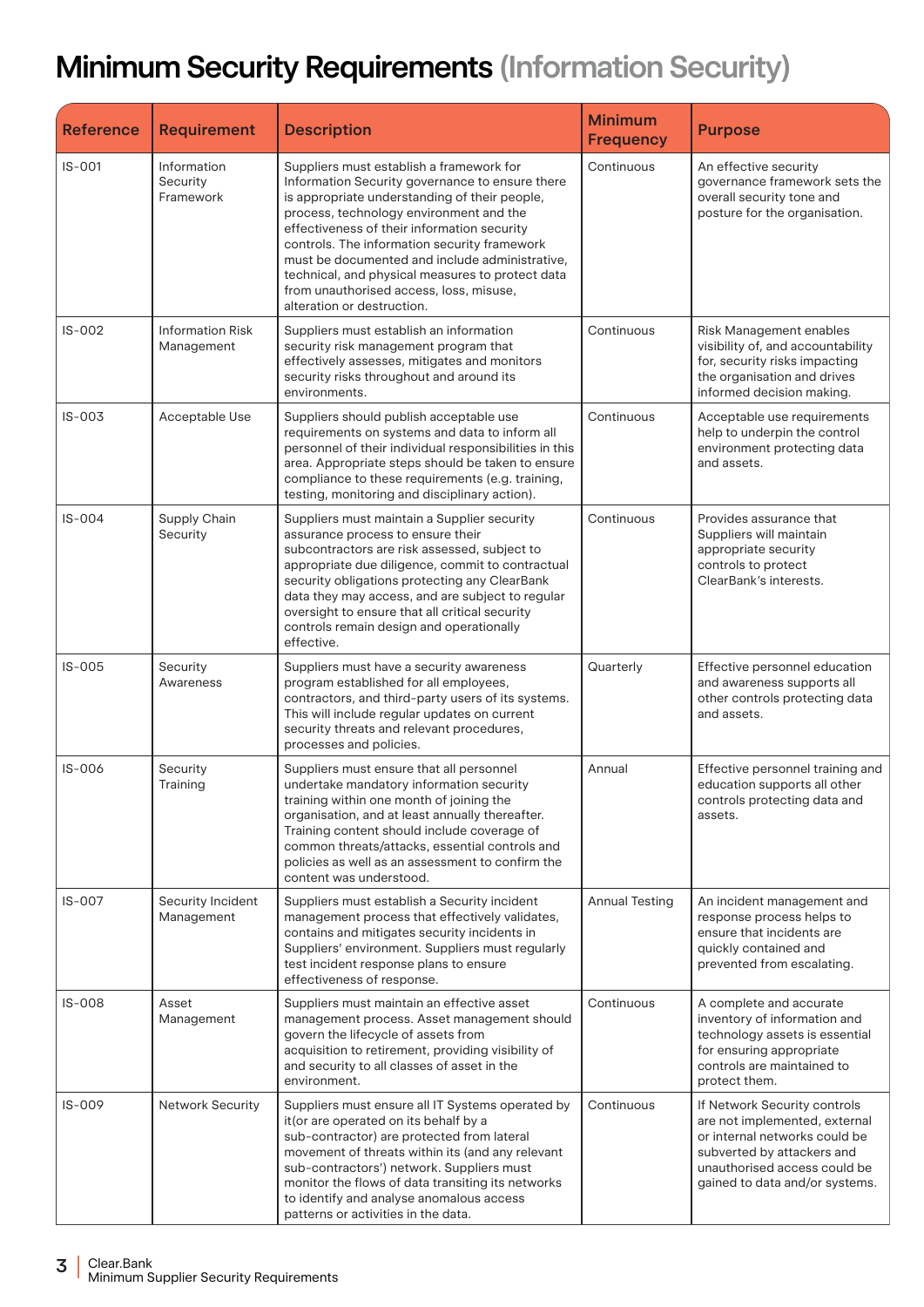| <b>Reference</b> | <b>Requirement</b>                   | <b>Description</b>                                                                                                                                                                                                                                                                                                                                                                                                                                                                                                                                                                                                                                                                                         | <b>Minimum</b><br><b>Frequency</b> | <b>Purpose</b>                                                                                                                                                                                                                                                                                                                    |
|------------------|--------------------------------------|------------------------------------------------------------------------------------------------------------------------------------------------------------------------------------------------------------------------------------------------------------------------------------------------------------------------------------------------------------------------------------------------------------------------------------------------------------------------------------------------------------------------------------------------------------------------------------------------------------------------------------------------------------------------------------------------------------|------------------------------------|-----------------------------------------------------------------------------------------------------------------------------------------------------------------------------------------------------------------------------------------------------------------------------------------------------------------------------------|
| IS-0010          | Log Management                       | Suppliers must ensure that there is an<br>established log management framework which<br>confirms that key IT systems including<br>applications, networking equipment, security<br>devices and servers are set to log key events.<br>Logs must be centralized, secured and retained<br>by Suppliers for a minimum period of 12 months.                                                                                                                                                                                                                                                                                                                                                                      | Continuous                         | If this control is not<br>implemented, Suppliers will not<br>be able to detect and respond<br>to inappropriate or malicious<br>or anomalous activities within<br>reasonable timescales.                                                                                                                                           |
| IS-0011          | <b>Malware Defenses</b>              | Suppliers must have policies, procedures and<br>supporting processes and technical measures<br>in place to prevent the execution of malware on<br>end-point devices (i.e. staff laptops, and mobile<br>devices) and IT infrastructure network and<br>systems components. Malware defenses should<br>include mechanisms that perform behavioral<br>analysis of executable code and sandboxing<br>capabilities.                                                                                                                                                                                                                                                                                              | Continuous                         | Anti-malware solutions are<br>vital for protection against the<br>impact of Malicious Code.                                                                                                                                                                                                                                       |
| IS-0012          | Secure<br>Configuration<br>Standards | Suppliers must have an established framework to<br>ensure that all systems and networking<br>equipment are securely configured in<br>accordance with Industry Standards (e.g. NIST,<br>CIS).                                                                                                                                                                                                                                                                                                                                                                                                                                                                                                               | Continuous                         | Standard build controls help<br>to protect systems/data from<br>unauthorised access.                                                                                                                                                                                                                                              |
| $IS - 0013$      | <b>Endpoint Security</b>             | Suppliers must ensure that endpoints used to<br>access ClearBank Data are hardened to protect<br>against attacks. Endpoint security build must<br>include:<br>Disk Encryption.<br>Disabling all un-needed software/services/<br>ports<br>Disabling administration rights for local<br>users.                                                                                                                                                                                                                                                                                                                                                                                                               | Continuous                         | If this control is not<br>implemented, endpoints may<br>be vulnerable to attacks.                                                                                                                                                                                                                                                 |
| IS-0014          | Data Leakage Pre-<br>vention         | Suppliers must maintain measures to protect<br>against inappropriate data leakage including, but<br>not limited to, monitoring and responding to the<br>following:<br>Email and other communication channels for<br>unauthorised transfer of information outside<br>Suppliers network.<br>Internet / Web Gateway (including online<br>storage and webmail)<br>Loss or theft of data on portable electronic<br>media (including data on laptops, mobile<br>devices, and portable media).<br>Unauthorised transfer of Information to<br>$\ddot{\phantom{0}}$<br>portable media.<br>Insecure Information exchange with third<br>parties (e.g., subcontractors).<br>Inappropriate printing or copying of data. | Continuous                         | Appropriate controls must be<br>operated effectively in order<br>to ensure that confidential<br>information is restricted to<br>those who should be allowed<br>to access it (confidentiality),<br>protected from unauthorised<br>changes (integrity) and can be<br>retrieved and presented when it<br>is required (availability). |
| $IS - 0015$      | Secure<br>Development                | Where Suppliers develop applications, the use<br>of secure coding practices, including OWASP<br>Top 10 application risks, must be included.<br>Applications must be developed in a secure<br>environment. Where Suppliers develop<br>applications, a Secure Development<br>Lifecycle (SDLC) framework must be established<br>to prevent security breaches and to identify and<br>remediate vulnerabilities in the code during the<br>development process.                                                                                                                                                                                                                                                  | Continuous                         | Controls protecting application<br>development help to ensure<br>that applications are secure<br>prior to deployment.                                                                                                                                                                                                             |
| IS-0016          | <b>Penetration Testing</b>           | Suppliers must engage with an independent<br>external security tester to perform an<br>assessment of their IT infrastructure and web<br>applications. Penetration testing must be<br>conducted on an annual basis at minimum to<br>identify, prioritise and resolve any actively<br>exploitable vulnerabilities in a timely manner.<br>Critical findings should follow a predetermined<br>remediation timeline reflective to industry<br>standards.                                                                                                                                                                                                                                                        | Annual                             | If this control is not<br>implemented, Suppliers may<br>be unable to assess the cyber<br>threats they face and the<br>appropriateness and strength<br>of their defenses.                                                                                                                                                          |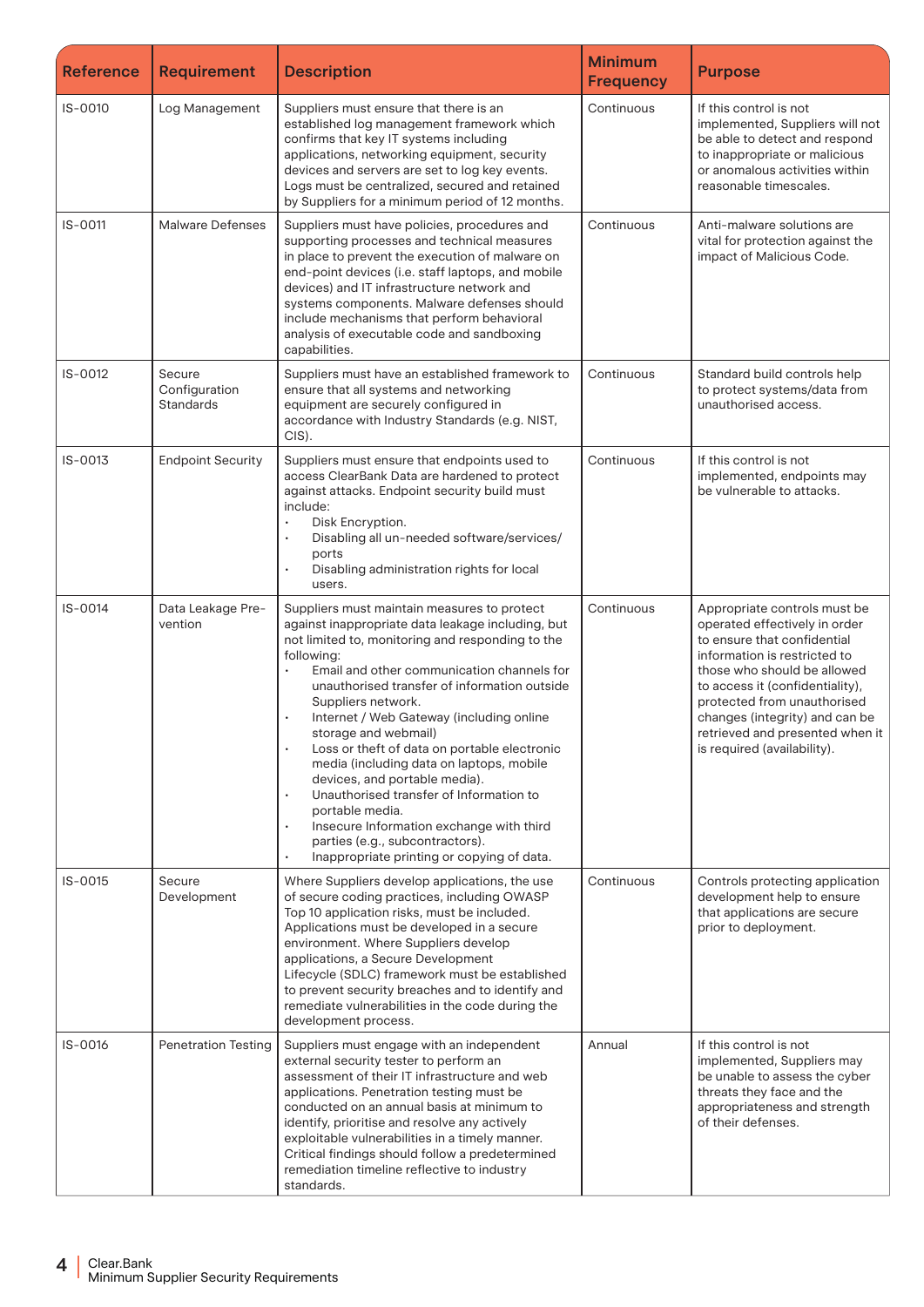| <b>Reference</b> | <b>Requirement</b>                           | <b>Description</b>                                                                                                                                                                                                                                                                                                                                                                                                                                                                                                                                                                                                                       | <b>Minimum</b><br><b>Frequency</b> | <b>Purpose</b>                                                                                                                                                                          |
|------------------|----------------------------------------------|------------------------------------------------------------------------------------------------------------------------------------------------------------------------------------------------------------------------------------------------------------------------------------------------------------------------------------------------------------------------------------------------------------------------------------------------------------------------------------------------------------------------------------------------------------------------------------------------------------------------------------------|------------------------------------|-----------------------------------------------------------------------------------------------------------------------------------------------------------------------------------------|
| IS-0017          | <b>Logical Access</b><br>Management<br>(LAM) | Access to Suppliers' systems and data must be<br>restricted and should be managed in line with the<br>following principles:<br>The need-to-know principle that people<br>should only have access to Information they<br>are required to know in order to perform their<br>authorised duties;<br>The principle of Least Privilege that states<br>people should only have the minimum level<br>of privilege necessary to perform their<br>authorized duties; and<br>$\bullet$<br>The segregation of duties principle that at<br>least two individuals are responsible for the<br>separate parts of any task to prevent error<br>and fraud. | Continuous                         | If this control is not<br>implemented, Suppliers will not<br>be able to detect and respond<br>to inappropriate or malicious<br>or anomalous activities within<br>reasonable timescales. |
| IS-0018          | Vulnerability<br>Management                  | Suppliers must maintain policies, procedures and<br>supporting processes and technical<br>measures to enable the timely detection of<br>vulnerabilities within its applications,<br>infrastructure, network and system components.<br>Critical findings should follow a predetermined<br>remediation timeline reflective to industry<br>standards.                                                                                                                                                                                                                                                                                       | Quarterly                          | If this control is not<br>implemented, attackers could<br>exploit vulnerabilities within<br>systems to carry out attacks<br>against Suppliers' systems.                                 |
| IS-0019          | Patch<br>Management                          | Suppliers must maintain policies, procedures and<br>supporting processes and technical<br>measures to enable the timely deployment of new<br>security patches to all end-point<br>devices and IT infrastructure, network and<br>system components. If a system cannot be<br>patched, Suppliers must implement appropriate<br>controls to mitigate the risk.                                                                                                                                                                                                                                                                              | Monthly                            | If this control is not<br>implemented, services may be<br>vulnerable to security issues<br>which could compromise data,<br>cause loss of service or enable<br>other malicious activity. |

# **Minimum Security Requirements (Personnel Security)**

| <b>Reference</b>        | <b>Requirement</b>                                  | <b>Description</b>                                                                                                                                                                                                                                                                                                                                                        | <b>Minimum</b><br><b>Frequency</b> | <b>Purpose</b>                                                                                                                                                                                                       |
|-------------------------|-----------------------------------------------------|---------------------------------------------------------------------------------------------------------------------------------------------------------------------------------------------------------------------------------------------------------------------------------------------------------------------------------------------------------------------------|------------------------------------|----------------------------------------------------------------------------------------------------------------------------------------------------------------------------------------------------------------------|
| <b>HR-001</b><br>HR-002 | Identity<br>Verification<br>Address<br>Verification | Suppliers will perform background checks on all<br>new personnel, including but not limited to the<br>following:<br>Checking valid, original photographic<br>identity evidence, and retaining evidence.<br>Ensuring new personnel reside at a fixed<br>abode by obtaining a suitable and recent<br>document addressed to the individual that<br>bears their home address. | One time                           | <b>Security Risk Assessments</b><br>provide an accurate<br>snapshot of Suppliers' physical<br>security environments,<br>controls and processes - and<br>their current operational<br>effectiveness.                  |
| HR-003                  | <b>Credit Check</b>                                 | Undertaking a credit and bankruptcy check<br>of all new personnel and retain evidence.                                                                                                                                                                                                                                                                                    |                                    |                                                                                                                                                                                                                      |
| <b>HR-004</b>           | Reference Checks                                    | Suppliers will:<br>Verify the employment history of new<br>personnel (last three years at minimum).<br>Conduct reference checks to confirm that<br>$\bullet$<br>the employment history was without inci-<br>dent.                                                                                                                                                         | One time                           | To confirm the suitability and<br>integrity of new personnel and<br>to verify that references pro-<br>vided are genuine.                                                                                             |
| HR-005                  | <b>Criminal History</b><br>Checks                   | Suppliers will (where permitted by local<br>legislation) undertake, via appropriate agencies, a<br>check for criminal convictions, and retain<br>evidence of such checks.                                                                                                                                                                                                 | One time                           | These checks can help to<br>determine whether<br>personnel are of good<br>character and guard against<br>the unauthorised disclosure of<br>confidential data by<br>individuals with criminal or<br>malicious intent. |